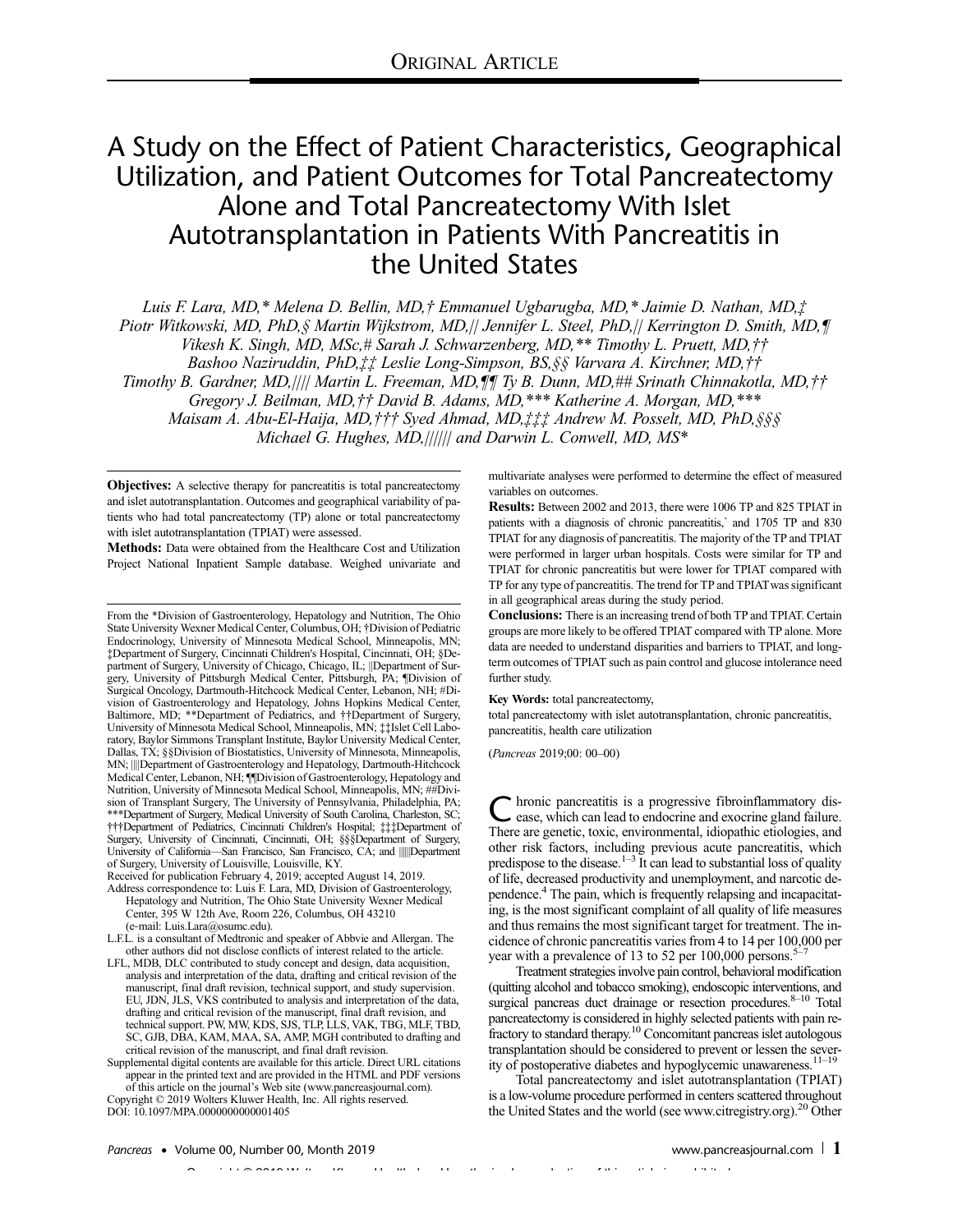indications include recurrent acute pancreatitis, anticipated large loss of islet mass due to surgery to treat benign disease (trauma, disconnected pancreas duct), potentially malignant lesions such as intrapapillary mucinous neoplasm, or pancreas malignancy of different etiologies.<sup>21–24</sup>

Disease duration affects islet yield, but other criteria to improve patient selection and estimate outcomes are needed.<sup>25</sup> Escalating costs of health care and a shift toward value based care make it important to assess the current state of TPIAT. Major collaborative efforts to better understand and characterize phenotypes to short- and long-term outcomes are underway including the National Institutes of Diabetes and Digestive and Kidney Diseases supported Prospective Observational Study of TPIAT consortium (NIDDK, R01-DK109124, PI M. Bellin).26

The study aim was to assess the national use of total pancreatectomy with or without islet autotransplantation in a cohort with a diagnosis of chronic pancreatitis and any diagnosis of pancreatitis, determine geographical variability, and compare health care utilization and outcomes in patients undergoing a total pancreatectomy with or without islet autotransplantation using a large validated database.

# MATERIALS AND METHODS

### Data Source

Data were extracted from the Healthcare Cost and Utilization Project (HCUP; [www.hcup-us.ahrq.gov](http://www.hcup-us.ahrq.gov)) National Inpatient Sample (NIS) database, which was previously named Nationwide Inpatient Sample until the methodology to capture data was revised in 2012. The HCUP is sponsored by the Agency for Healthcare Quality and Research through a federal-state-industry partnership. The NIS database is an administrative, deidentified, and publically accessible database, which produces national estimates of hospital inpatient stays by compiling a 20% stratified sample of discharges, which is extracted from the State Inpatient Databases. This represents more than 97% of the population of the United States. The sample size of diagnoses and outcomes obtained by the NIS are representative of national outcomes.<sup>27,28</sup> Data are captured from the hospitals from 48 States and the District of Columbia, which contribute data regardless of payer, so it also includes uninsured patients. The information is used in research and by policy makers to estimate health care utilization, access to care, quality of care, financial charges, and outcomes and for health care decisionmaking at the national, state, and local levels.

#### Study Population

The study population consisted of patients who had a total pancreatectomy with a diagnosis of chronic pancreatitis and who had islet autotransplantation or not. A secondary analysis for any diagnosis of pancreatitis was also performed. International Classification of Diseases, Ninth Revision, Clinical Modification (ICD-9-CM) diagnosis and procedure codes were used to perform a query on the NIS-HCUP database for adults (≥18 years old) who had a TP or TPIAT between 2002 and 2013 for a diagnosis of pancreatitis and for chronic pancreatitis specifically. The ICD-9-CM codes 577.0 for acute and 577.1 for chronic pancreatitis were used, respectively. Patients with a concomitant diagnosis of any pancreas neoplasia, under age of 18 years, or pregnant were excluded. The full list of codes and selection hierarchy is in Supplemental Table 1, [http://links.lww.com/MPA/A741.](http://links.lww.com/MPA/A741)

The Ohio State University Data and Specimen Policy and Human Subjects Research Policy does not require institutional review board approval for analyses conducted on a population-based public data set.

### Patient Characteristics and Outcomes

Demographics (age, sex, and race), income status, type of insurance, comorbidities, and hospital characteristics were analyzed. Income was stratified according to quartiles based on zip codes. Type of insurance was classified into private, Medicare, Medicaid, and uninsured. Elixhauser comorbidity index of less than 3 and greater than or equal to 3 was used to stratify comorbidities. Differences in length of stay, mortality, and cost of hospitalization over the study period were also studied.

Hospitals were classified into rural, urban nonacademic, and urban academic. The geographical variability of TPIAT was studied using census information, which divides the country into 4 regions (Northeast, Midwest, South, and West, see [https://www2.](https://www2.census.gov/geo/pdfs/maps-data/maps/reference/us_regdiv.pdf) [census.gov/geo/pdfs/maps-data/maps/reference/us\\_regdiv.pdf\)](https://www2.census.gov/geo/pdfs/maps-data/maps/reference/us_regdiv.pdf). A trend analysis was performed for TP and for TPIAT over the study period and for each region to determine geographical variability.

#### Statistical Analysis

Patient and hospital characteristics were summarized with means and standard errors, for continuous variables, or frequencies and percentages, for categorical variables. Because of the large sample size, Student t test and  $\chi^2$  were adequate to determine differences between the 2 study groups. All analyses were weighed to reflect national estimates. Multivariate linear regression models were used to determine the effect of length of stay and cost, which were adjusted for hospital type and size. Multivariate logistic regression was used to determine independent predictors of receiving islet autotransplantation. Confidence intervals (CIs) that were presented were appropriate. The Cochran-Armitage test was used to test for trends of associations during the study period from 2003 to 2013. All models were adjusted for age, sex, race, income, type of insurance, Elixhauser comorbidity score, and geographical region using weighted data and survey procedures to produce national estimates. Significance was determined with a  $P \le 0.05$ . All analyses were conducted with SAS 9.4 (SAS Institute, Cary, NC).

# RESULTS

# Total Pancreatectomy Compared With TPIAT in Chronic Pancreatitis

# Patient Characteristics

There were 1006 TP and 825 TPIAT between the years 2002 to 2013 in patients with a diagnosis of chronic pancreatitis. Univariate analysis showed that the TPIAT cohort was significantly younger (41 vs 55 years,  $P < 0.001$ ) and predominantly female (69 vs 55%,  $P < 0.001$ ), and TPIAT was more likely to be performed in the Midwest region of the country. There was no clear racial disparity because most patients were described as "white" or "other." Income was not different, but the TPIAT cohort was more likely to have private insurance (70% vs  $46\%, P \le 0.001$ ). Total pancreatectomy with islet autotransplantation was not performed in rural nonteaching urban hospitals, or small and medium hospitals. The majority (94%) of the surgeries were performed in urban, tertiary academic medical centers. Comorbidities were similar in both groups (Table 1).

### **Outcomes**

Mortality was higher for TP compared with TPIAT (3.4 vs 0%,  $P < 0.01$ ). Crude length of stay was similar, 17 days for TP and 15 days for TPIAT ( $P = 0.55$ ), but became statistically longer by 4.86 days ( $P = 0.013$ ) for TP alone after adjusting for demographics and hospital characteristics. Cost for both interventions

2 [www.pancreasjournal.com](http://www.pancreasjournal.com) © 2019 Wolters Kluwer Health, Inc. All rights reserved.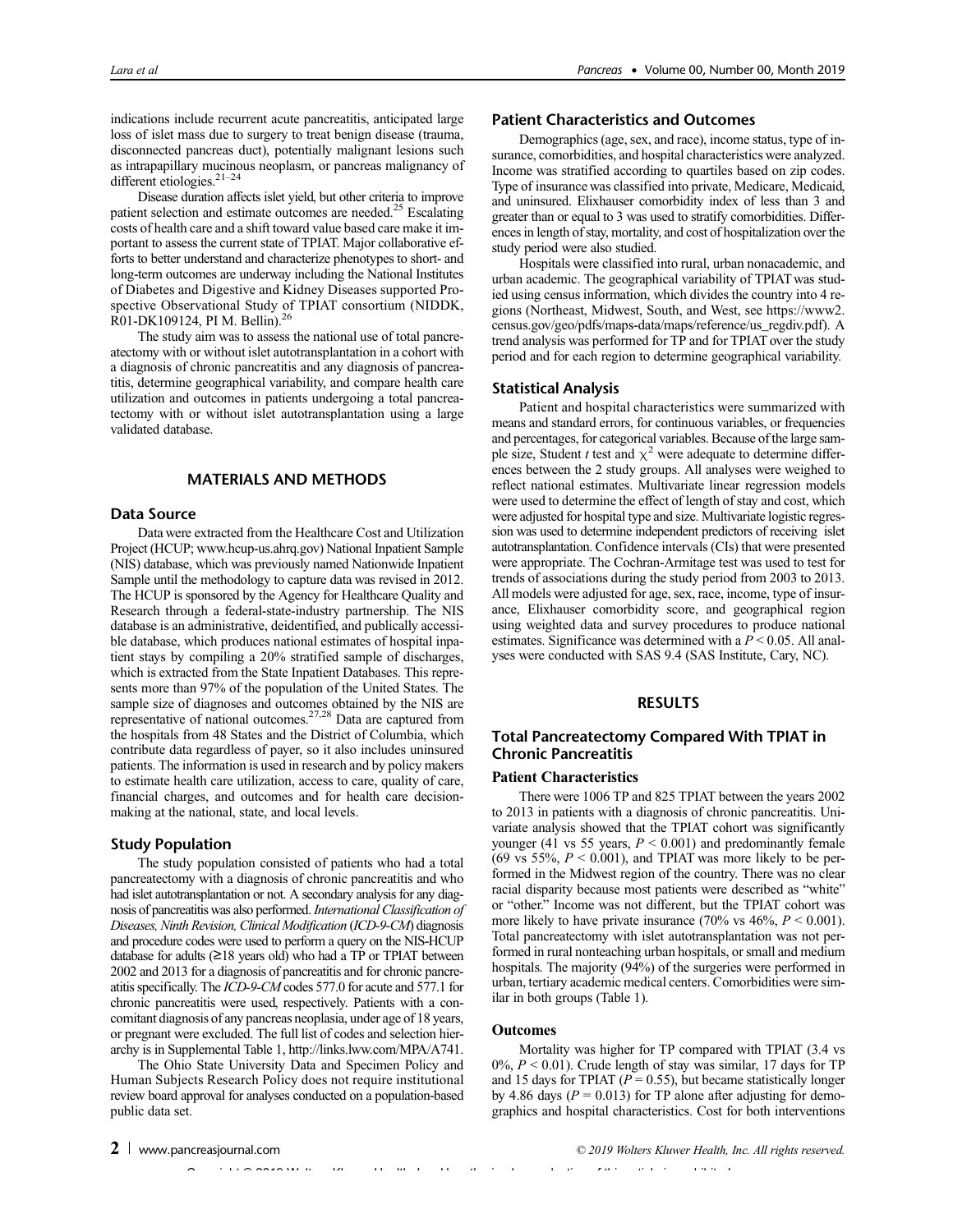|                                      | Overall $(n = 1831)$ | $TP(n = 1006)$    | TPIAT $(n = 825)$ | $\boldsymbol{P}$ |
|--------------------------------------|----------------------|-------------------|-------------------|------------------|
| Age, mean $\pm$ SE                   | $46.35 \pm 1.17$     | $50.86 \pm 1.16$  | $40.86 \pm 0.91$  | < 0.001          |
| Sex, $n$ $(\%)$                      |                      |                   |                   | < 0.001          |
| Male                                 | 707 (38.63)          | 450 (44.75)       | 257(31.17)        |                  |
| Female                               | 1124 (61.37)         | 556 (55.25)       | 568 (68.83)       |                  |
| Race, $n$ $\left(\frac{9}{0}\right)$ |                      |                   |                   | < 0.001          |
| White                                | 948 (51.78)          | 584 (58.08)       | 364 (44.11)       |                  |
| <b>Black</b>                         | 96 (5.22)            | 71(7.03)          | 25(3.03)          |                  |
| Hispanic                             | 46(2.5)              | 36(3.54)          | 10(1.22)          |                  |
| Other                                | 741 (40.49)          | 315 (31.35)       | 426 (51.64)       |                  |
| Income quartile, US $\$ , * n (%)    |                      |                   |                   | 0.160            |
| First (1-37,999)                     | 365 (20.32)          | 229 (23.3)        | 136 (16.74)       |                  |
| Second (36,000-47,999)               | 466 (25.92)          | 226 (23.05)       | 239 (29.36)       |                  |
| Third (46,000-63,999)                | 450 (25.04)          | 258 (26.31)       | 192 (23.52)       |                  |
| Fourth $(62,000-64,000+)$            | 516 (28.72)          | 268 (27.34)       | 248 (30.39)       |                  |
| Insurance, $n$ (%)                   |                      |                   |                   | < 0.001          |
| Medicare                             | 372 (21.01)          | 319 (32.47)       | 54 (6.79)         |                  |
| Medicaid                             | 154(8.71)            | 126(12.8)         | 29 (3.62)         |                  |
| Private                              | 998 (56.32)          | 447 (45.55)       | 551 (69.69)       |                  |
| Other                                | 247 (13.96)          | 90 (9.18)         | 157 (19.9)        |                  |
| Hospital type, $n$ (%)               |                      |                   |                   |                  |
| Rural                                | 20(1.09)             | 20(1.99)          | $\boldsymbol{0}$  |                  |
| Urban nonteaching                    | 94 (5.16)            | 94 (9.4)          | $\mathbf{0}$      |                  |
| Urban teaching                       | 1713 (93.75)         | 888 (88.6)        | 825 (100)         |                  |
| Hospital bed size, n (%)             |                      |                   |                   |                  |
| Small                                | 13(0.71)             | 13(1.29)          | $\boldsymbol{0}$  |                  |
| Medium                               | 124 (6.78)           | 124(12.36)        | $\theta$          |                  |
| Large                                | 1690 (92.51)         | 865 (86.35)       | 825 (100)         |                  |
| Hospital region, $n$ (%)             |                      |                   |                   | 0.002            |
| Northeast                            | 142 (7.76)           | 100(9.9)          | 42(5.15)          |                  |
| Midwest                              | 827 (45.2)           | 351 (34.87)       | 477 (57.79)       |                  |
| South                                | 599 (32.71)          | 382 (37.95)       | 217 (26.33)       |                  |
| West                                 | 262 (14.33)          | 174 (17.28)       | 89 (10.73)        |                  |
| Elixhauser comorbidity, n (%)        |                      |                   |                   | 0.784            |
| $<$ 3                                | 996 (54.55)          | 553 (55.31)       | 443 (53.64)       |                  |
| $\geq$ 3                             | 830 (45.45)          | 447 (44.69)       | 382 (46.36)       |                  |
| Mortality, $n$ $(\%)$                | 34(1.85)             | 34 (3.36)         | $\boldsymbol{0}$  |                  |
| LOS, mean $\pm$ SE, d                | $16.24 \pm 0.76$     | $17.42 \pm 1.23$  | $14.79 \pm 0.69$  | 0.055            |
| Cost, mean $\pm$ SE, d               | $59,613 \pm 4243$    | $57,609 \pm 5859$ | $61,998 \pm 3282$ | 0.389            |

|  | TABLE 1. Chronic Pancreatitis Patient Characteristics, Hospital Settings, Outcomes, and Cost |  |  |  |  |  |
|--|----------------------------------------------------------------------------------------------|--|--|--|--|--|
|--|----------------------------------------------------------------------------------------------|--|--|--|--|--|

was similar; TP was US \$4782, and TPIAT was the reference

(95% CI,  $-8691$  to 18,255,  $P = 0.483$ ) (Table 2).

SE indicates standard error; LOS, length of stay.

#### Trend Analysis

A significant trend of total pancreatectomy alone in patients with chronic pancreatitis was noted during the study period (Supplemental Table 2,<http://links.lww.com/MPA/A741>). This trend was numerically higher in the Midwest. The trend of undergoing autotransplantation after total pancreatectomy for chronic pancreatitis also increased significantly during the study period, and this trend was numerically also higher in the Midwest (Figs. 1–3; Supplemental Figure 1 and Supplemental Table 2, [http://links.](http://links.lww.com/MPA/A741) [lww.com/MPA/A741](http://links.lww.com/MPA/A741)).

# Subset Analyses of Total Pancreatectomy Compared With TPIAT for Any Type of Pancreatitis

### Patient Characteristics

There were 1705 TP and 830 TPIAT between the years 2002 and 2013. Forty-eight percent of the cohort who had a total pancreatectomy alone had a diagnosis of acute pancreatitis, whereas 12% of the TPIAT cohort had a diagnosis of acute pancreatitis. Univariate analysis showed that the TPIAT cohort was significantly younger (41 vs 50 years,  $P < 0.001$ ) and predominantly female (69 vs 50%,  $P < 0.001$ ). High/very high–income individuals were more likely to have TPIAT instead of TP alone. No differences were observed based on type of medical insurance. The majority (90%) of the surgeries were performed in tertiary

© 2019 Wolters Kluwer Health, Inc. All rights reserved.  $\Box$  and  $\Box$  and  $\Box$  [www.pancreasjournal.com](http://www.pancreasjournal.com)  $\Box$  3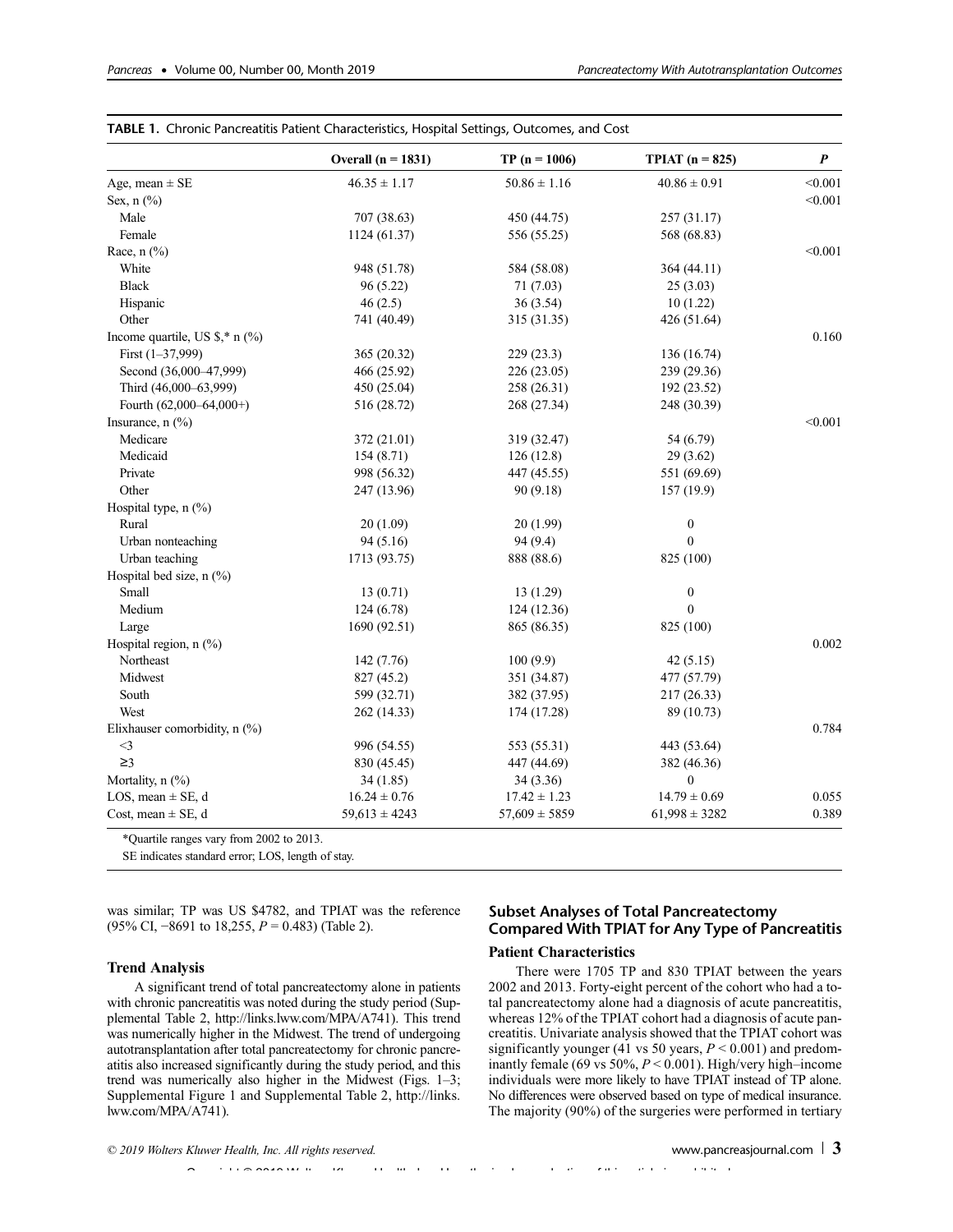| <b>TABLE 2.</b> Adjusted Length of Stay and Cost for Patients With |  |
|--------------------------------------------------------------------|--|
| Chronic Pancreatitis Who Had TP Alone Compared With TPIAT          |  |

|                           | <b>Adjusted Coefficient (95% CI)</b> | P     |
|---------------------------|--------------------------------------|-------|
| Length of stay, d         | $4.86(1.03 - 8.70)$                  | 0.013 |
| Costs, US \$              | 4782 $(-8691$ to 18,255)             | 0.483 |
| TPIAT was cost reference. |                                      |       |

academic medical centers. Comorbidities were similar in both groups (Table 3).

#### **Outcomes**

After adjustment, TP had a statistically longer length of stay (24 vs 15 days,  $P \le 0.001$ ) and a higher mortality (7.5% vs 0%,  $P < 0.001$ ) compared with TPIAT. The cost of TP was also significantly higher compared with TPIAT, with a cost difference of US \$19,050 (95% CI, 2408–35,691;  $P = 0.025$ ) (Supplemental Table 3, [http://links.lww.com/MPA/A741\)](http://links.lww.com/MPA/A741).

#### Trend Analysis

A significant trend for TP and for TPIAT for patients with any type of pancreatitis was noted for the study period (Supplemental Figure 2, [http://links.lww.com/MPA/A741\)](http://links.lww.com/MPA/A741). As mentioned previously for the cohort with chronic pancreatitis, the Midwest was numerically more represented for both procedures compared with the other regions.

#### **DISCUSSION**

The study showed an increasing trend for total pancreatectomy and total pancreatectomy with islet autotransplantation for patients with chronic pancreatitis and with any type of pancreatitis for the study period. Unlike a previous study on TPIAT only, this study also included subjects who had a total pancreatectomy without islet autotransplantation.<sup>29</sup> The number of national TPIAT became similar to, or surpassed TP alone starting in 2008, but increased trend for both was noted in all geographical zones. The South region showed a substantial increase in TPIAT in 2013, but all regions performed more TPIAT over time probably indicating more active programs. The higher activity for TPIAT in the Midwest may indicate higher-volume programs in the United States and could also be owing to referral bias. Not surprisingly, all TPIATs were performed in large and urban teaching hospitals. Most of the TPs alone were also performed in similar settings, but about 10% of the cases were carried out in small to medium, and rural or urban nonteaching hospitals. The large number of TP alone still being performed for patients with chronic pancreatitis is intriguing and could indicate a lack of patient or physician access to referral centers, a cohort with exclusion criteria for TPIAT, a need to educate patients and health care workers of the indications for TPIAT, or a need to establish more centers performing TPIAT. Most of the TPIATs were performed in subjects with a diagnosis of chronic pancreatitis, as only 12% were coded as acute pancreatitis or other (and probably most patients had recurrent acute pancreatitis). Interestingly, 47% of the TPs alone were performed in patients with acute pancreatitis. The database cannot establish an etiology of the acute pancreatitis, and there are limitations with the current ICD classifications, so this code may have included subjects with severe acute pancreatitis, pancreas necrosis, iatrogenic or trauma-induced acute pancreatitis, pancreas leaks or abscesses, and others, which could have led to a total pancreatectomy. It is also possible that patients who had extensive pancreatic debridements or resections were coded as TP. The data on TP compared with TPIAT for all types of pancreatitis have to be interpreted with caution.

In this study, patients with chronic pancreatitis and TPIAT were associated with a shorter length of stay and no mortality compared with those undergoing TP alone. Subjects with any type of pancreatitis undergoing TPIAT also had a shorter hospitalization, no mortality, and lower cost compared with those who had a total pancreatectomy alone. These results are different to a study using the National Surgical Quality Improvement Program data, which described that TPIATwas associated with increased postoperative morbidity and longer length of stay without any difference in mortality. Differences may be explained by methodologies between National Surgical Quality Improvement Program and NIS and not identifying subjects with chronic pancreatitis alone in comparison with this study.<sup>30,31</sup> The improved outcomes of a shorter length of stay and no mortality in this TPIAT cohort could



FIGURE 1. The bar graph depicts the trend of TP alone and TPIAT in patients with chronic pancreatitis during the study period. Cell sizes less than 10 were not reported because they might not reflect a difference between groups. Cochran-Armitage test indicates a significant trend for TPIAT,  $P < 0.01$ .

Copyright © 2019 Wolters Kluwer Health, Inc. Unauthorized reproduction of this article is prohibited.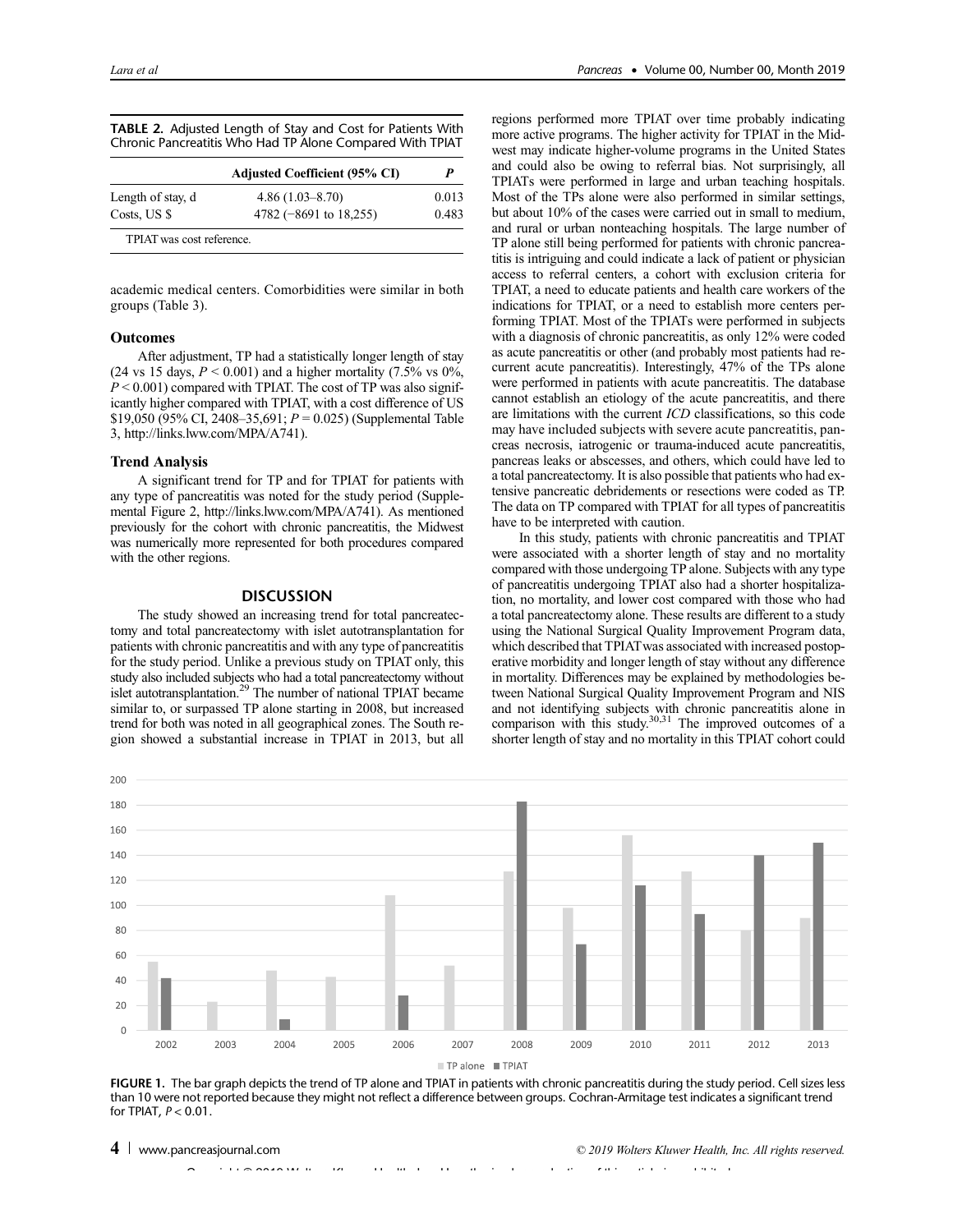



be a result of selection bias of healthier patients because TPIAT is usually an elective procedure, whereas TP may have been performed acutely, and for other indications already discussed. The Elixhauser comorbidity score was similar in both groups, so other differences not measured in the database may have existed. The lower cost for TPIAT found in the any pancreatitis group could be owing to the shorter duration of hospitalization. No cost difference was found in the chronic pancreatitis cohorts, but at least 1 previous study indicated that for minimal change chronic pancreatitis TPIATwas cost-effective and increased quality adjusted survival compared with medical management.<sup>32</sup> More studies to understand the costs associated with TPIAT are needed.

A few factors favored TPIAT for patients with chronic pancreatitis, and this included younger age, female sex, and having private insurance. These results are not unexpected. Case series of TPIAT show a higher prevalence of females in this age group. Total pancreatectomy with islet autotransplantation is not covered by Medicare or Medicaid, but it is covered by most private insurers, which limits the procedure availability (see [https://www.cms.gov/](https://www.cms.gov/medicare-coverage-database) [medicare-coverage-database](https://www.cms.gov/medicare-coverage-database)) and may bias toward a younger and<br>presumably healthier group.<sup>18,33,34</sup> For all types of pancreatitis, TPIAT was associated with younger age, female sex, and higherincome bracket. Although insurance coverage did not predict TPIAT in this group, the higher-income bracket could be associated with an increased likelihood of having private insurance and thus access to TPIAT. The younger age may indicate a selection bias that may affect suitability for TPIAT. For example, the presence of diabetes mellitus is usually a latter occurrence in chronic pancreatitis, so patients are usually older, and may disqualify patients for TPIAT. Also noteworthy, 45% of the patients who had TP alone in the any type of pancreatitis cohort were covered by Medicare or Medicaid. It would be concerning if these patients had a TP alone owing to lack of insurance coverage. More than half of the patients were coded as *other race*, followed by whites, so it is not possible to



FIGURE 3. The bar graph shows the trend of TP alone and TPIAT in patients with any type of pancreatitis during the study period. Cell sizes less than 10 were not reported because they might not reflect a difference between groups. Cochran-Armitage test indicates a significant trend for TPIAT in all regions,  $P < 0.001$ .

© 2019 Wolters Kluwer Health, Inc. All rights reserved. [www.pancreasjournal.com](http://www.pancreasjournal.com)  $\,$  5

Copyright © 2019 Wolters Kluwer Health, Inc. Unauthorized reproduction of this article is prohibited.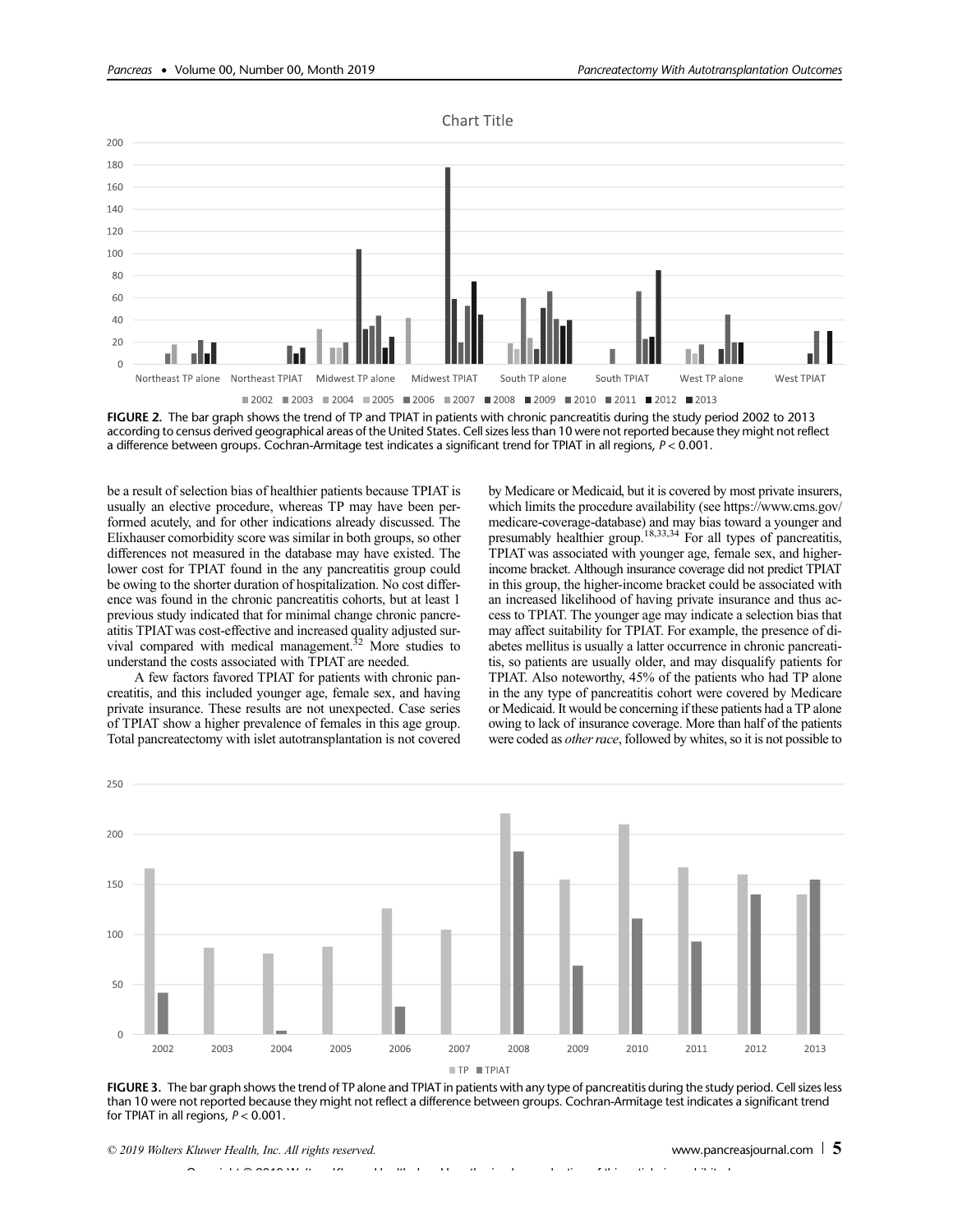|                                     | Overall $(n = 2535)$ | $TP(n = 1705)$    | $TPIAT (n = 830)$ | $\boldsymbol{P}$ |
|-------------------------------------|----------------------|-------------------|-------------------|------------------|
| Age, mean $\pm$ SE, y               | $47.28 \pm 1.03$     | $50.42 \pm 0.84$  | $40.81 \pm 0.90$  | < 0.001          |
| Sex, $n$ $\left(\frac{9}{6}\right)$ |                      |                   |                   | < 0.001          |
| Male                                | 1104(43.5)           | 847 (49.67)       | 257 (30.98)       |                  |
| Female                              | 1431 (56.45)         | 858 (50.33)       | 573 (69.02)       |                  |
| Race, $n$ $(\%)$                    |                      |                   |                   | < 0.001          |
| White                               | 1373 (54.15)         | 1004 (58.87)      | 369 (44.44)       |                  |
| <b>Black</b>                        | 153 (6.05)           | 129 (7.54)        | 25(3.01)          |                  |
| Hispanic                            | 75 (2.94)            | 65 (3.78)         | 10(1.22)          |                  |
| Other                               | 934 (36.85)          | 508 (29.81)       | 426 (51.33)       |                  |
| Insurance, $n$ (%)                  |                      |                   |                   | 0.147            |
| Medicare                            | 504 (20.36)          | 367 (22.04)       | 136 (16.63)       |                  |
| Medicaid                            | 657 (26.41)          | 412 (24.74)       | 244 (29.79)       |                  |
| Private                             | 642 (25.81)          | 450 (27.01)       | 192 (23.37)       |                  |
| Other                               | 684 (27.53)          | 437 (26.21)       | 248 (30.2)        |                  |
| Income bracket, n (%)               |                      |                   |                   | < 0.001          |
| Low                                 | 639 (25.81)          | 585 (34.83)       | 54 (6.75)         |                  |
| Moderate                            | 203 (8.22)           | 170(10.11)        | 34(4.23)          |                  |
| High                                | 1334 (53.89)         | 784 (46.62)       | 551 (69.25)       |                  |
| Very high                           | 299 (12.09)          | 142 (8.45)        | 157 (19.77)       |                  |
| Hospital type, n (%)                |                      |                   |                   |                  |
| Rural                               | 34(1.35)             | 34(2)             | $\boldsymbol{0}$  |                  |
| Urban nonteaching                   | 209 (8.26)           | 209(12.3)         | $\mathbf{0}$      |                  |
| Urban teaching                      | 2288 (90.39)         | 1458 (85.7)       | 830 (100)         |                  |
| Hospital bed size, $n$ (%)          |                      |                   |                   |                  |
| Small                               | 51(2)                | 51 (2.97)         | $\boldsymbol{0}$  |                  |
| Medium                              | 197 (7.79)           | 197 (11.58)       | $\mathbf{0}$      |                  |
| Large                               | 2284 (90.22)         | 1454 (85.45)      | 830 (100)         |                  |
| Hospital region, n (%)              |                      |                   |                   | 0.002            |
| Northeast                           | 244 (9.62)           | 201 (11.81)       | 42(5.12)          |                  |
| Midwest                             | 1071 (42.26)         | 590 (34.58)       | 482 (58.05)       |                  |
| South                               | 833 (32.84)          | 615 (36.09)       | 217 (26.17)       |                  |
| West                                | 387 (15.28)          | 299 (17.53)       | 89 (10.67)        |                  |
| Elixhauser Comorbidity, n (%)       |                      |                   |                   | 0.941            |
| $<$ 3                               | 1347 (53.6)          | 904 (53.74)       | 443 (53.32)       |                  |
| $\geq$ 3                            | 1166 (46.4)          | 778 (46.26)       | 387 (46.68)       |                  |
| Acute Pancreatitis, n (%)           | 916 (36.15)          | 814 (47.74)       | 102(12.33)        | < 0.001          |
| Chronic Pancreatitis, n (%)         | 1831 (72.21)         | 1006 (58.98)      | 825 (99.4)        | < 0.001          |
| Mortality, n (%)                    | 129 (5.09)           | 129 (7.58)        | $\boldsymbol{0}$  |                  |
| LOS, mean $\pm$ SE, d               | $20.67 \pm 1.08$     | $23.53 \pm 1.22$  | $14.80 \pm 0.69$  | < 0.001          |
| Cost, mean $\pm$ SE, \$US dollars   | $68,462 \pm 3495$    | $71,808 \pm 4839$ | $62,001 \pm 3262$ | 0.066            |

TABLE 3. All Pancreatitis Patient Characteristics, Hospital Settings, Outcomes, and Cost

determine racial disparity with certainty, a known limitation of the database.<sup>35</sup> The role of factors associated with TPIAT needs to be studied further to determine the disparities that affect patient selection, which may prevent other groups from receiving TPIAT, possibly including insurance coverage.

It was interesting to note the regional variability of TPIAT. Improving referral opportunities, patient and caregiver education, and possibly having more centers performing TPIAT could improve access. Although the number of smaller and rural hospitals performing TP alone was small, it would be interesting to know possible factors that deterred referral to a higher level of care.

There are several limitations worth reviewing. As large as the NIS database is, it is retrospective and weighted to represent national estimates using a 20% sample, so lack of data may only indicate that patients who may have actually had TP alone or TPIAT were not in the sample and not that the procedures were not performed. Samples with less than 10 patients were excluded from statistical analysis.36 Still, the trend of both procedures showed that both are being performed more frequently and that TPIAT is becoming more commonplace. As an administrative database, the results are dependent on the accuracy of the billing codes, which are subject to error.<sup>35</sup> For this study, subjects were found by selecting total pancreatectomy, then islet autotransplantation, and then chronic (or any) pancreatitis, so it is likely that patients with this diagnosis actually had the disease. The number of evaluable variables in the NIS is large, but more specific data to understand etiologies, patient characteristics, and comorbidities, which may have affected suitability for TPIAT and outcomes, are not available. $3<sup>7</sup>$ 

In conclusion, this study shows an increasing trend of both TP and TPIAT and suggests that some geographical variance exists.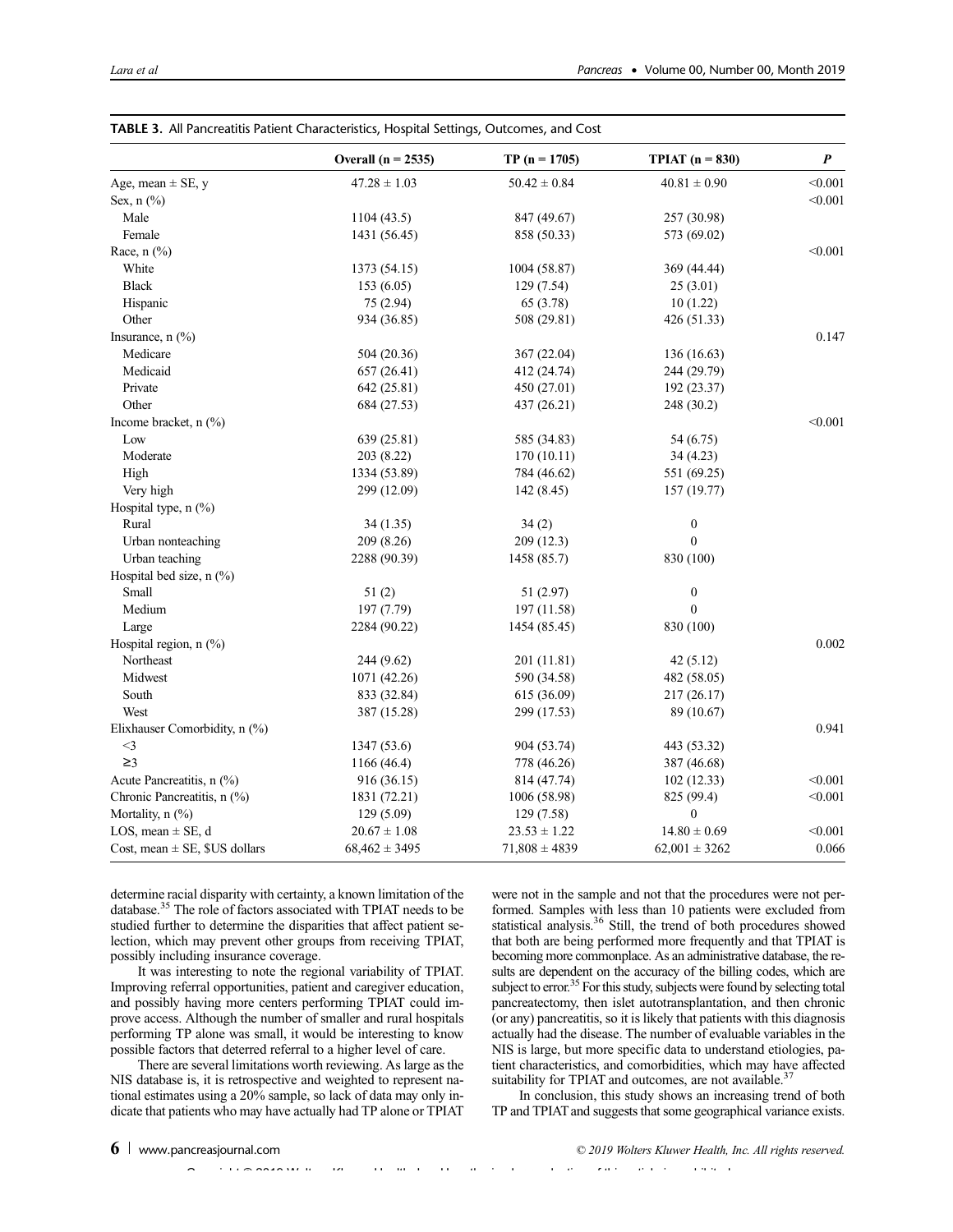Barriers to access TPIAT need to be explored because it appears that certain groups are more likely to be offered the procedure. Total pancreatectomy without islet autotransplantation is still being performed regularly, so more data to understand if this is related to disease activity, access, or knowledge about TPIAT would be helpful. Expanding TPIAT insurance coverage to Medicare and Medicaid patients should also be explored. Further studies to understand when to pursue TP alone and how to select patients for TPIAT, barriers to TPIAT access, potential racial disparities, and longterm outcomes such as improvement in pain, quality of life, pro-ductivity, and euglycemia, are necessary.33,34,38–<sup>41</sup>

### ACKNOWLEDGMENTS

The POST study consortium and the authors would like to acknowledge the efforts of the supporting team members James S. Hodges (University of Minnesota School of Public Health), Helen Voelker (University of Minnesota, DCC database management), Yi Yang (University of Minnesota, Biostatistics), Joshua J. Wilhelm (University of Minnesota, islet laboratory), Dr Kenneth Washburn (The Ohio State University, Surgery), Dr Amer Rajab (The Ohio State University, Surgery and Islet Isolation), Dr Shumei Meng (The Ohio State University, Endocrinology), and the following study coordinators: Peggy Ptacek (University of Minnesota), Jayne Pederson (University of Minnesota), Anne Elizabeth Farrow (Baylor), Jovana Valdez (Baylor), Misty Troutt (Cincinnati Children's Hospital), Amanda Schreibeis (Cincinnati Children's Hospital), Jessica Chevalier (Dartmouth Hitchcock), Jessica Hiscoe (Dartmouth Hitchcock), Mahya Faghih (John Hopkins), Sheila Fedorek (University of Pittsburgh), Lindsay Basto (University of Chicago), Mortadha Abd (Medical University of South Carolina), Caitlin Schaffner (Medical University of South Carolina), Casey McClurkin (The Ohio State University), Brianna Conley (The Ohio State University), Alejandra Cervantes (The Ohio State University), Alice Hinton (The Ohio State University-Graduate Research), and Jill Buss (The Ohio State University).

#### **REFERENCES**

- 1. Whitcomb DC, Frulloni L, Garg P, et al. Chronic pancreatitis: an international draft consensus proposal for a new mechanistic definition. Pancreatology. 2016;2:218–224.
- 2. Chari ST, Singer MV. The problem of classification and staging of chronic pancreatitis. Proposals based on current knowledge of its natural history. Scand J Gastroenterol. 1994;29:949–960.
- 3. Sankaran SJ, Xiao AY, Wu LM, et al. Frequency of progression from acute to chronic pancreatitis and risk factors:a meta-analysis. Gastroenterology. 2015;149:1490–1500.
- 4. Pezzilli R, Bini L, Fantini L, et al. Quality of life in chronic pancreatitis. World J Gastroenterol. 2006;12:6249–6251.
- 5. Machicado JD, Yadav D. Epidemiology of recurrent acute and chronic pancreatitis: similarities and differences. Dig Dis Sci. 2017;62: 1683–1691.
- 6. Jupp J, Fine D, Johnson CD. The epidemiology and socioeconomic impact of chronic pancreatitis. Best Pract Res Clin Gastroenterol. 2010;24: 219–231.
- 7. Conwell DL, Lee LS, Yadav D, et al. American Pancreatic Association practice guidelines in chronic pancreatitis: evidence-based report on diagnostic guidelines. Pancreas. 2014;43:1143–1162.
- 8. Lankisch PG, Löhr-Happe A, Otto J, et al. Natural course in chronic pancreatitis. Pain, exocrine and endocrine pancreatic insufficiency and prognosis of the disease. Digestion. 1993;54:148–155.
- 9. Yadav D, Hawes RH, Brand RE, et al. Alcohol consumption, cigarette smoking, and the risk of recurrent acute and chronic pancreatitis. Arch Intern Med. 2009;169:1035–1045.
- 10. Andersen DK, Frey CF. The evolution of the surgical treatment of chronic pancreatitis. Ann Surg. 2010;251:18–32.
- 11. Blondet JJ, Carlson AM, Kobayashi T, et al. The role of total pancreatectomy and islet autotransplantation for chronic pancreatitis. Surg Clin North Am. 2007;87:1477–1501.
- 12. Garcea G, Weaver J, Phillips J, et al. Total pancreatectomy with and without islet cell transplantation for chronic pancreatitis: a series of 85 consecutive patients. Pancreas. 2009;38:1–7.
- 13. Sutherland DE, Gruessner AC, Carlson AM, et al. Islet autotransplant outcomes after total pancreatectomy: a contrast to islet allograft outcomes. Transplantation. 2008;86:1799–1802.
- 14. Digon BJ. History of islet transplantation. Curr Diab Rep. 2009;9: 312–316.
- 15. Andrén-Sandberg A, Hoem D, Gislason H. Pain management in chronic pancreatitis. Eur J Gastroenterol Hepatol. 2002;14:957–970.
- 16. Warnock GL, Thompson DM, Meloche RM, et al. A multi-year analysis of islet transplantation compared with intensive medical therapy on progression of complications in type 1 diabetes. Transplantation. 2008;86: 1762–1766.
- 17. Rodriguez Rilo HL, Ahmad SA, D'Alessio D, et al. Total pancreatectomy and autologous islet cell transplantation as a means to treat severe chronic pancreatitis. J Gastrointest Surg. 2003;7:978-989.
- 18. Sutherland DE, Radosevich DM, Bellin MD, et al. Total pancreatectomy and islet autotransplantation for chronic pancreatitis.  $JAm$  Coll Surg. 2012; 214:409–424.
- 19. Chinnakotla S, Beilman GJ, Dunn TB, et al. Factors predicting outcomes after total pancreatectomy and islet autotransplantation lessons learned from over 500 cases. Ann Surg. 2015;262:610–622.
- 20. Sutherland DE. Report from the International Pancreas Transplant Registry. Diabetologia. 1991;34(suppl 1):S28–S39.
- 21. Bellin MD, Balamurugan AN, Pruett TL, et al. No islets left behind: islet autotransplantation for surgery-induced diabetes. Curr Diab Rep. 2012;12: 580–586.
- 22. Jindal RM, Ricordi C, Shriver CD. Autologous pancreatic islet transplantation for severe trauma. N Engl J Med. 2010;22:1550.
- 23. Gala-Lopez BL, Semlacher E, Manouchehri N, et al. Autologous islet transplantation after total pancreatectomy for renal cell carcinoma metastases. Am J Transplant. 2011;11:2708–2714.
- 24. Kobayashi T, Sato Y, Hirukawa H, et al. Total pancreatectomy combined partial pancreas autotransplantation for recurrent pancreatic cancer: a case report. Transplant Proc. 2012;44:1176–1179.
- 25. Takita M, Lara LF, Naziruddin B, et al. Effect of the duration of chronic pancreatitis on pancreas islet yield and metabolic outcome following iselt autotransplantation. J Gastrointest Surg. 2015;19:1236–1246.
- 26. Bellin MD, Abu-El-Haija M, Morgan K, et al. A multicenter study of total pancreatectomy with islet autotransplantation (TPIAT): POST (Prospective Observational Study of TPIAT). Pancreatology. 2018;18: 286–290.
- 27. AHRQ, AHRQ comparative analysis of HCUP and NHDS inpatient discharge data [AHRQ Web site]. 2015. Available at: [https://www.ahrq.](https://www.ahrq.gov/research/data/hcup/nhds/niscomp.html) [gov/research/data/hcup/nhds/niscomp.html.](https://www.ahrq.gov/research/data/hcup/nhds/niscomp.html) Accessed October 15, 2018.
- 28. AHRQ, HCUP quality control procedures [HCUP Web site]. 2016. Available at:<https://www.hcup-us.ahrq.gov/db/quality.jsp>. Accessed October 15, 2018.
- 29. Fazlalizadeh R, Moghadamyeghaneh Z, Demirjian AN, et al. Total pancreatectomy and islet autotransplantation: a decade nationwide analysis. World J Transplant. 2016;6:233–238.
- 30. Bhayani NH, Enomoto LM, Miller JL, et al. Morbidity of total pancreatectomy with islet cell auto-transplantation compared to total pancreatectomy alone. HPB (Oxford). 2014;16:522-527.

© 2019 Wolters Kluwer Health, Inc. All rights reserved. [www.pancreasjournal.com](http://www.pancreasjournal.com)  $\mid 7$